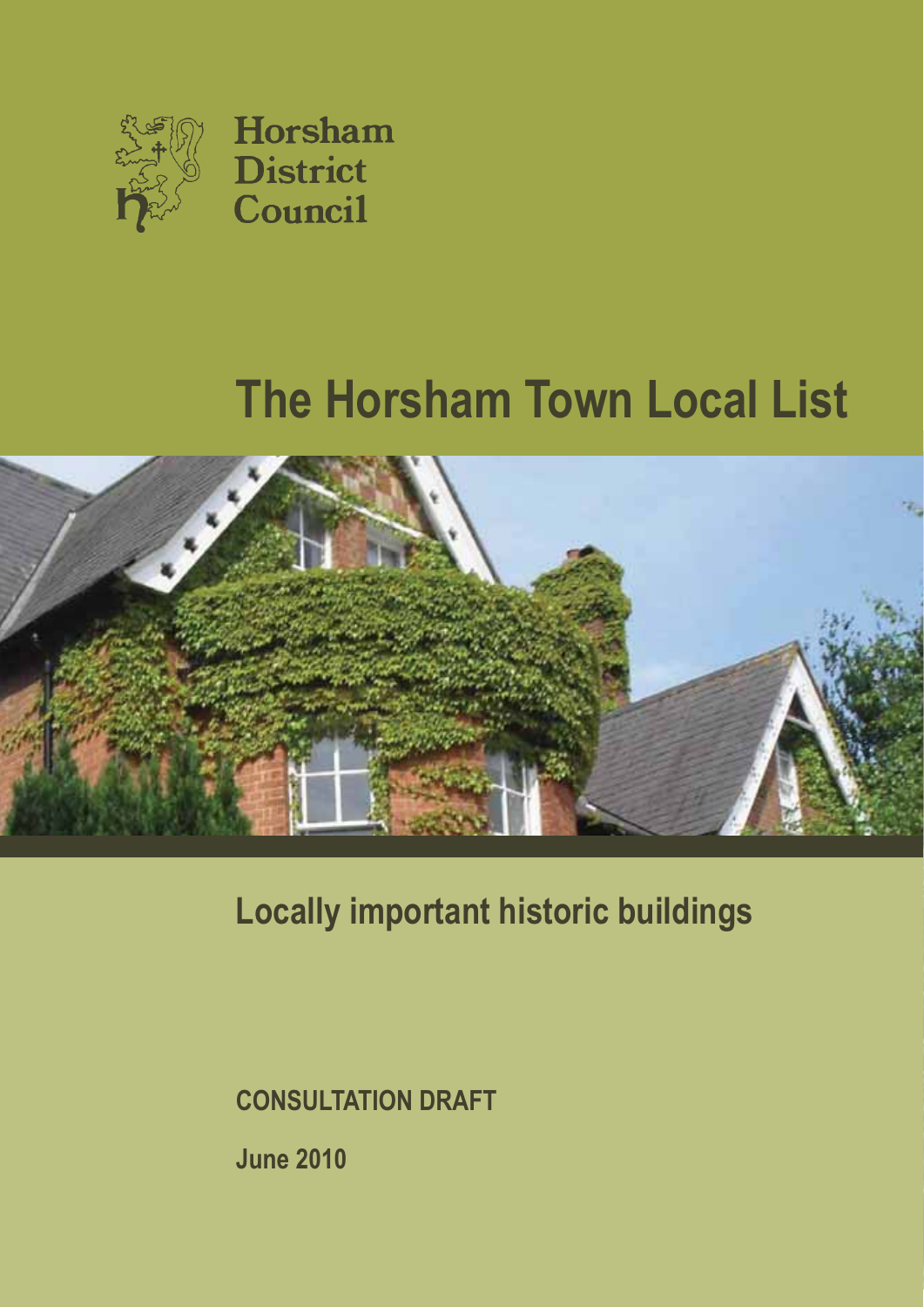















# **Introduction**

# **What is a "local list"?**

Horsham District Council recognises that historic buildings form an important part of our heritage, improving our quality of life by adding to the character, identity and historic culture of our towns and countryside. They illustrate both history and architecture, reinforce local distinctiveness and promote a sense of place.

A "local list" is a list of buildings which are important to the historic local context, but not nationally important enough to be included on the statutory "List of Buildings of Special Architectural or Historic Interest" complied by the Government. The "local list" in this document is made up of buildings with historic character or architectural associations which are particular to Horsham town.

The list includes a variety of buildings that use traditional vernacular materials and construction techniques, are local landmarks, are good examples of buildings by local architects, or simply are historically important to Horsham town. The list also includes buildings that contribute positively to the street scene or have a distinctive character or identity.

# **What are the criteria for inclusion on the Horsham town "local list"?**

Buildings are only eligible for "local list" status if they do not have a national designation, such as being a statutory listed building, scheduled ancient monument, or within a conservation area.

The buildings on the list have also been assessed as having one or more of the following criteria:

- $\ddot{\bullet}$ Local architectural and/or historic interest
- $\ddot{\bullet}$ Close historical associations with national or locally important historic figures
- $\ddot{\bullet}$ Group value and/or contribute significant interest in the street scene
- $\ddot{\bullet}$ Of pre-world war II construction - however those built after this date may qualify in exceptional circumstances.

The geographical area represented in this list is Horsham town. For the purpose of this document, this is the area within the boundaries of Denne, Trafalgar and Forest neighbourhoods, and the urban area of North Horsham parish, to the south of the A264.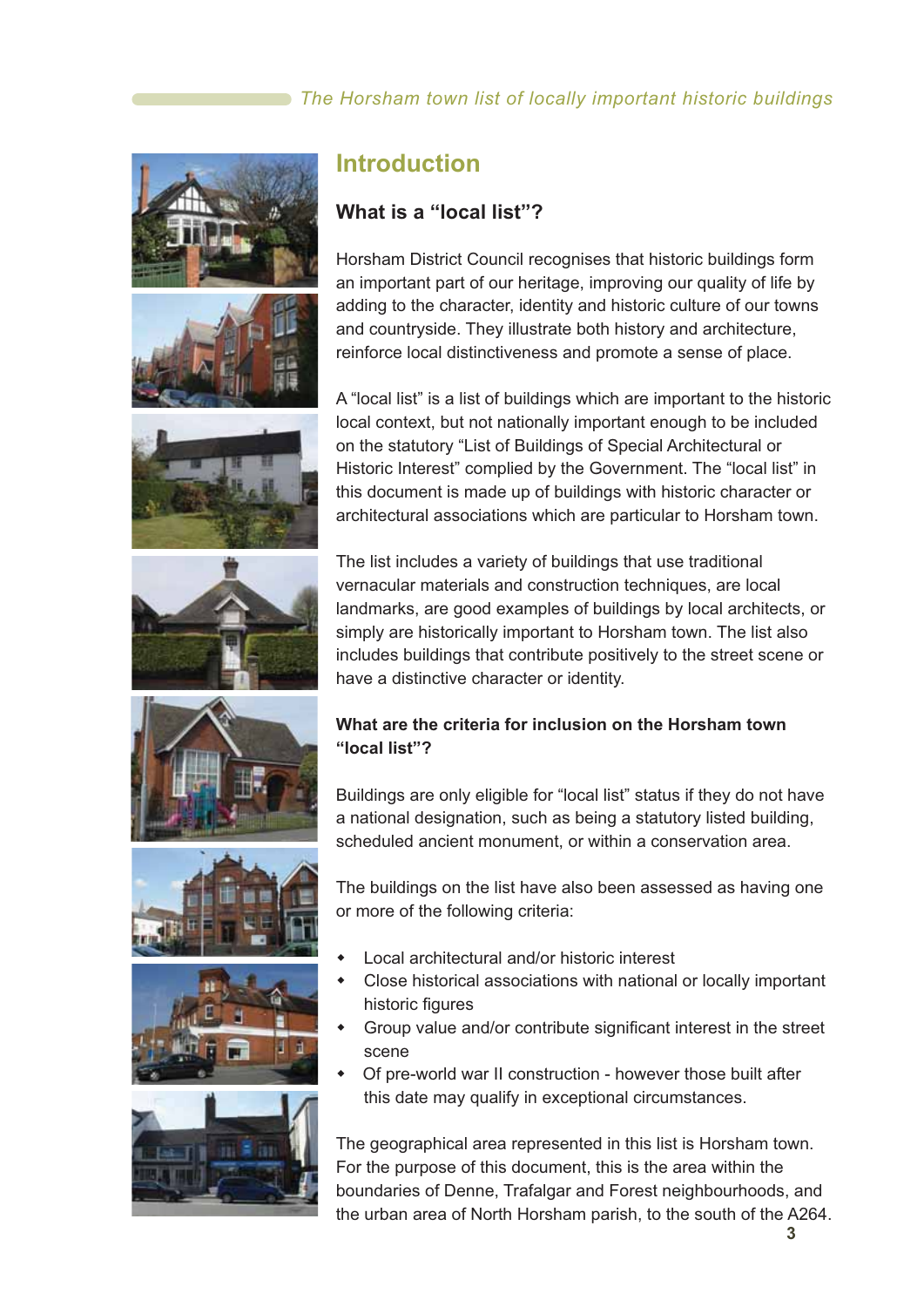#### **National guidance on "local lists"**

Planning Policy Statement number 5 (PPS5 adopted April 2010), policy HE2 advises local authorities to "Consider compiling a 'local list' of heritage assets in partnership with the local community and on the basis of objective criteria of heritage interest that have been tested through public consultation. The type of assets included in such a list may be as varied as those designated at the national level."

# **Status of the "local list" in determining applications affecting buildings on the list**

The inclusion of a building on the list is *a material planning consideration* when determining an application that affects a building on the list, or its setting. The designation is reflected as a local land charge and identified as a constraint for planning purposes. However, **permitted development remains unchanged.** 

For planning applications affecting a building on the "local list", policy HE7.4 of PPS5 requires the local planning authority to take into account:

"the desirability of sustaining and enhancing the significance of heritage assets, and of utilising the positive role in place-shaping" and " the positive contribution that the conservation of heritage assets and the historic environment generally can make to the establishment and maintenance of sustainable communities and economic vitality".

Each building on the list is identified by an address, a photograph and a basic description. The description may not list of all significant historic aspects of the building.

#### **For further information, please contact**

Design and Conservation Adviser Development Management Horsham District Council Park North, Horsham West Sussex RH12 1RL

Tel: 01403 215187 Fax: 01403 215198 Email: planning@horsham.gov.uk















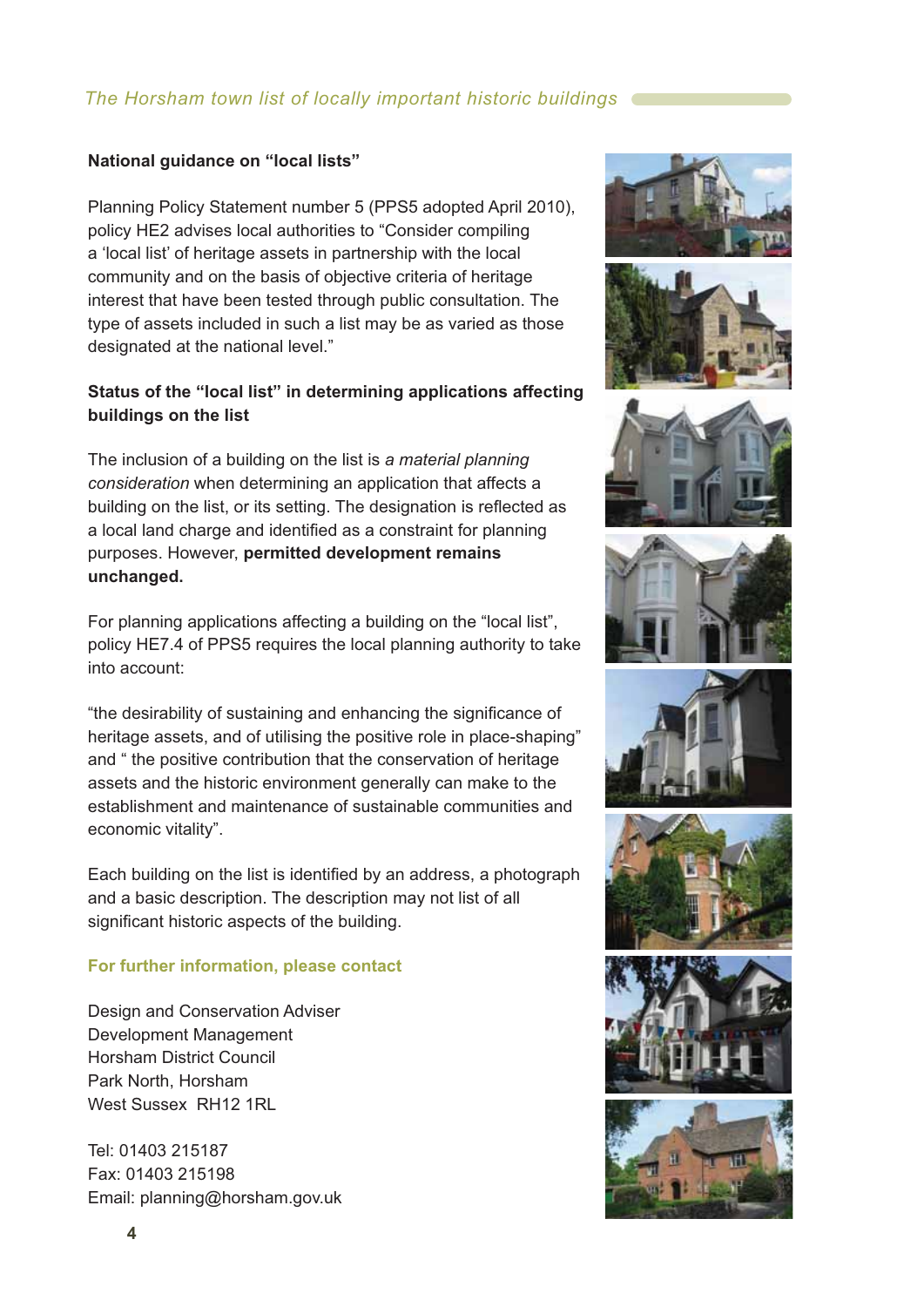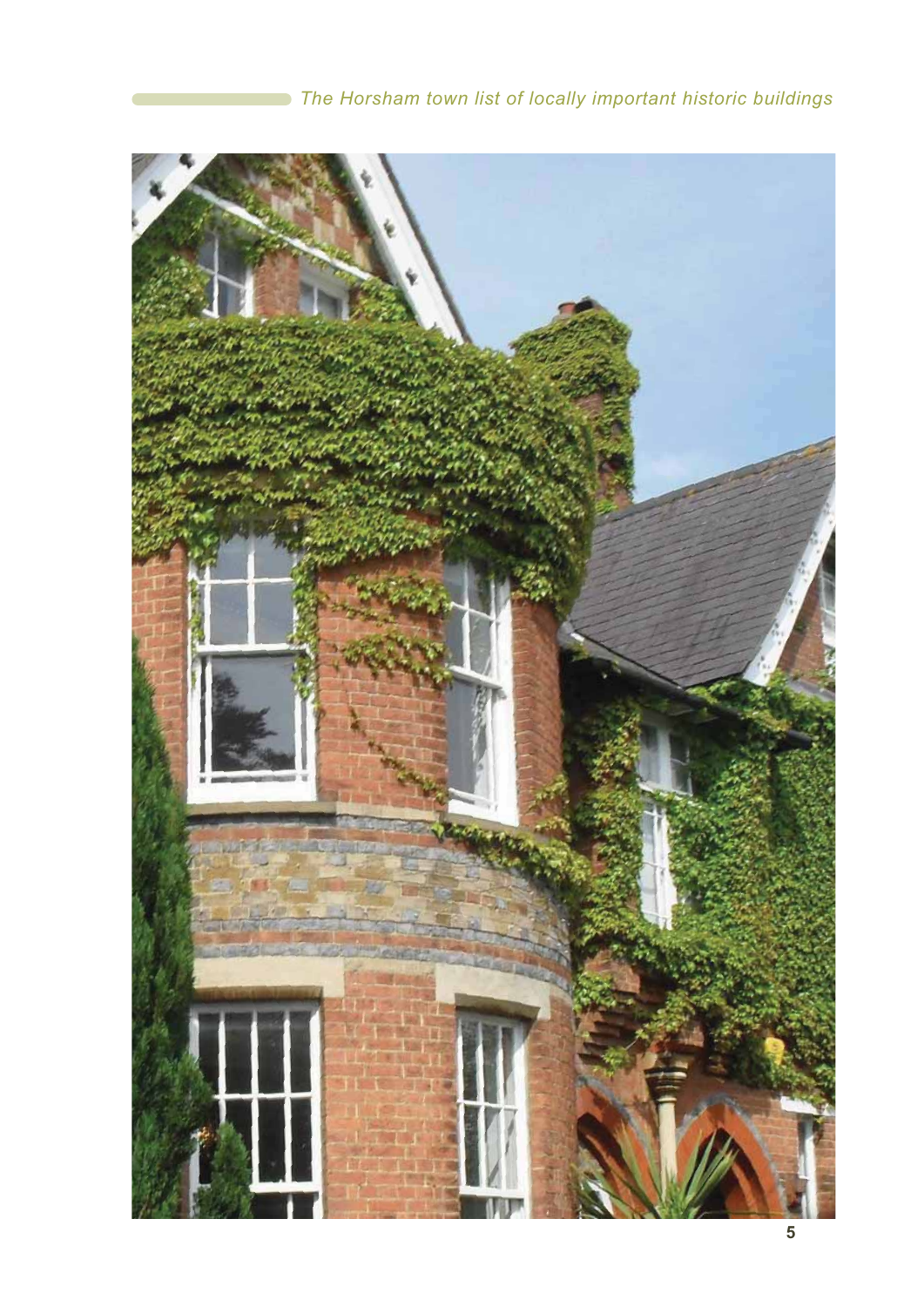

#### **18 and 20 Ashleigh Road, Horsham**

A pair of interesting late Victorian/ early Edwardian one and a half storey detached houses, with front colonial style verandas. Symmetrical gable roofs, timber casement windows, brick and render construction, dominant clay tile pitched roofs. no. 20 has half timber gables, while the rendered elevations of no.18 hints an arts and crafts design inspiration. c.1915



#### **1-4 Peel House and Bailey House, Bartellot Road, Horsham**

Former police station buildings. Peel House is two storey with four gables fronting the road, and central porch and door. West Sussex County shield carved in stone between ground and first floor. Brick with stone dressings and a slate roof. Bailey House built to similar designs, however of a smaller street front with two gables. In use as a police station between 1894 and 1973. Now used as offices. Gates to rear yard display the Centenary 1994 police badge. Built 1884.



# **194 &196, Crawley Road, Roffey, Horsham**

Two storey semi detached cottages, possibly originally one house. Painted brick with casement windows, pitched tiled roof. Interesting pointed arched windows to side elevation of 194. Set back from road behind mature gardens. 196 front bay ground floor window. Part of the original settlement of "Roughy". c.1800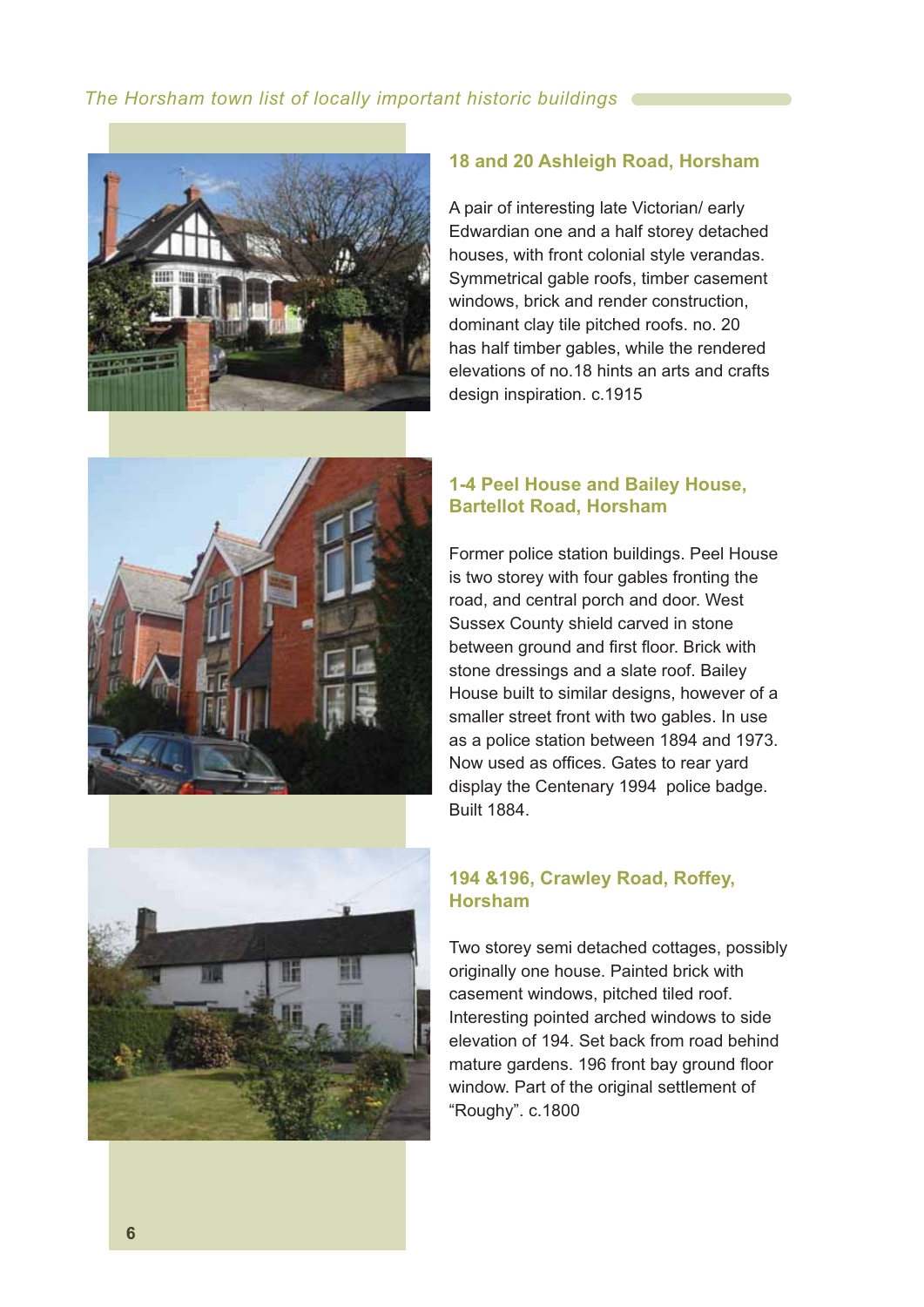#### **221, 223, 225 & 227 Crawley Road, Roffey, Horsham**

Group of 4 terraced cottages, set back from the road behind mature gardens behind low brick walls with gate pillars. 2 storeys, brick with clay tile hanging to first floor. Pitched roof with gables facing the road. Some have replacement windows, but all with original timber front doors and chimney stacks. Group value as a terrace. Possible connection to nurse's cottage at 229, Crawley Road as almshouse style in character. c.1920.

#### **229, Crawley Road, Roffey, Horsham**

Single storey former nurses' cottage, brick timber doors and windows, pitched tiled roof, central gable with plaque that reads "This cottage for the parish nurse was built in memory of Marjorie Alice Innes by the friends 1912". Group value with the Roffey Institute and cottages at 222-227 Crawley Road. Built 1912.

# **Roffey Institute, Crawley Road, Roffey, Horsham**

Former village hall, single storey brick with large clay tiled gable, window and decorative arched porch. Pitched roof, with hall to rear. Interesting vent detail to roof. Timber front door. Set back from the road and surrounded by traditional railings. Now used a community centre. Limestone plaque to right hand side reads "erected by JAMES INNES \* 1894 \* for the people of ROFFEY". Built 1894.





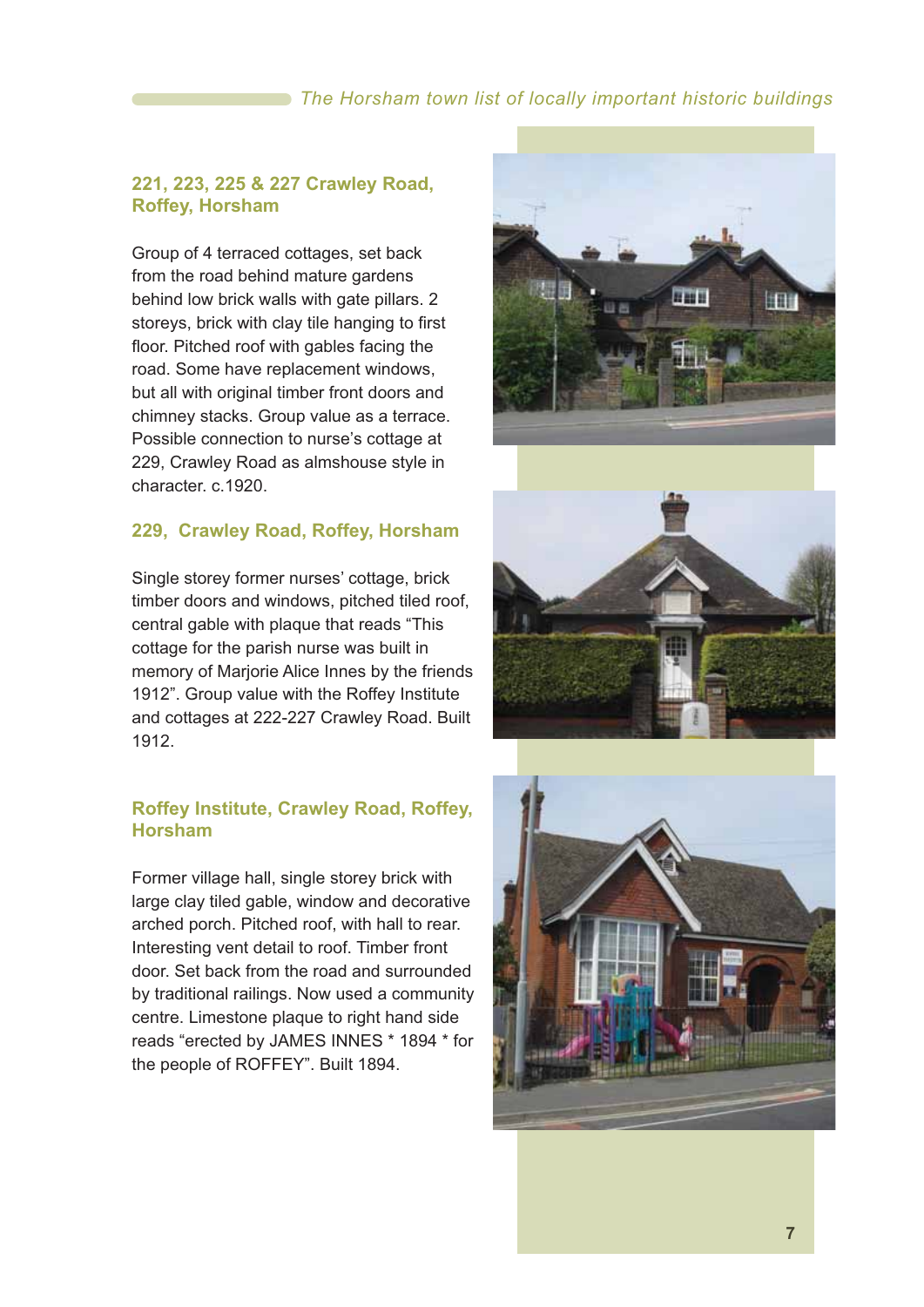



# **Christian Life Church, East Street, Horsham**

Previously the Pentecostal church and originally the Primitive Methodist church. Brick built, with 3 bays, the central one over the door below. Decorative terracotta panels with pediments and finials. Plaster decorative panels. c.1891.

#### **51 & 53 East Street, Horsham**

51 East Street is a 2 and a half storey Victorian brick building, with projecting bay window at first floor and a quality traditional shop front at ground floor. It forms a group with number 53, of which the most prominent feature is the corner tower at first and second floor. c.1890



#### **58, 60 & 62 East Street, Horsham**

58 East Street is a double fronted two storey building, with shop front at ground floor and Horsham stone roof. Projecting bay windows at first floor. Adjacent at number 60-62 East Street is another double fronted two storey painted brick building, with a pitched roof. Together the buildings have group value and form an attractive frontage to the junction with Park Way. c.1860

# **71 East Street and 1 Park Terrace West and arches below, Horsham**

An unusual building with coarse rough stone façade, topped with heavy cement rendered cornice. Constructed on a terrace over arches used to raise to the ground level when East Street was lowered to pass under the railway bridge in 1859.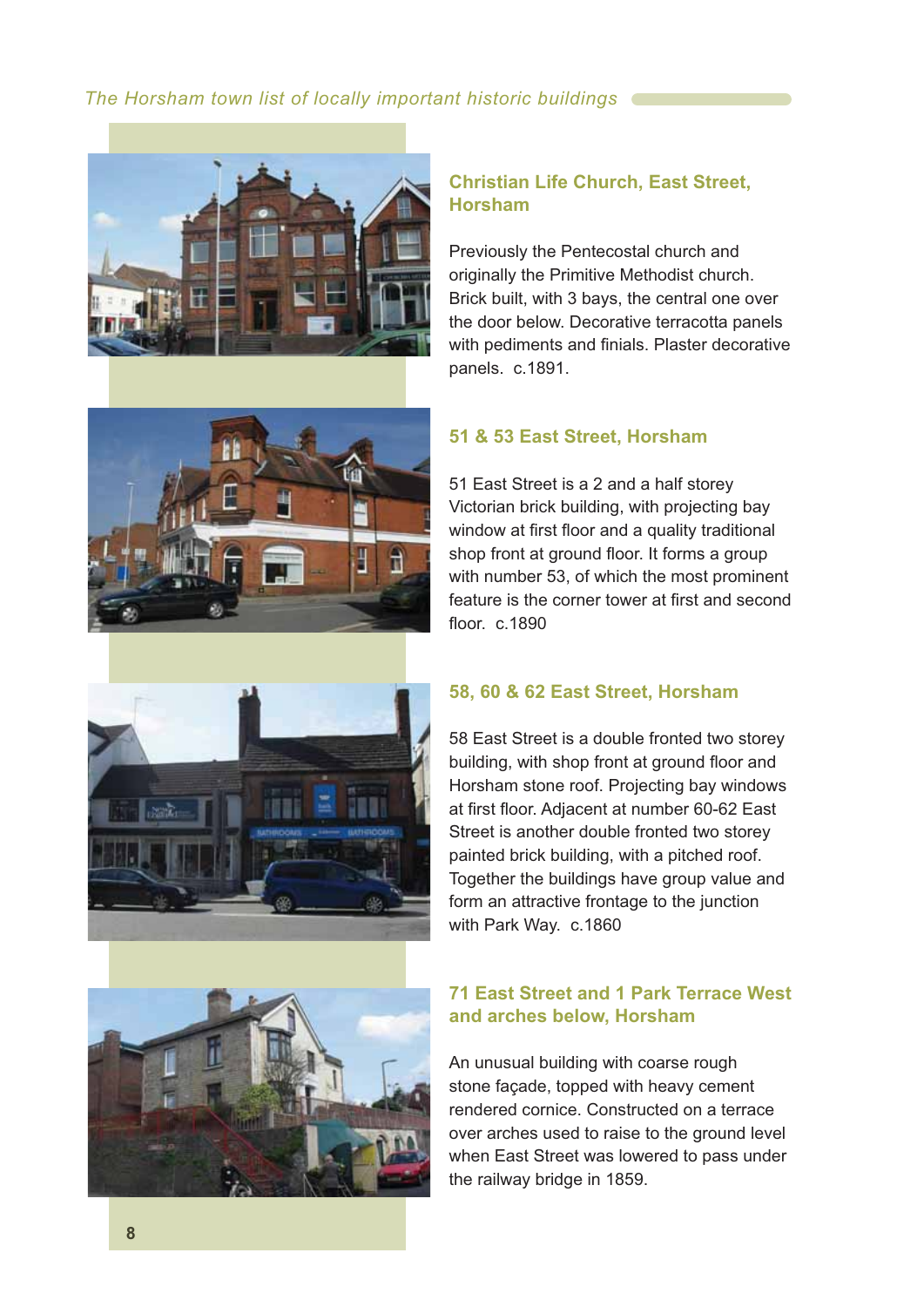### **21, Guildford Road, Horsham**

Two storey double fronted house, with projecting central gable. Stone, with Horsham stone roof and brick chimneys. Timber leaded light windows. Part of the original Hills Place estate & located on the 1863 OS map. c.1750.





#### **23 & 25 Hurst Road, Horsham**

Semi detached decorative villas. Symmetrically designed large gables to centre, smaller gables to either side. Decorative barge boards. Two storeys, painted render. Sliding sash timber windows. Set behind boundary wall. Group value with 84, 86 & 88 Hurst Road. c.1874.



#### **84, Hurst Road, Horsham**

Large house facing on to Hurst Road. Double fronted, two and a half storeys. Large bay windows in rendered façade with slate roof over. One large and one smaller gable with decorated barge boards. Group value with 23, 25, 86 and 88 Hurst Road. c.1890

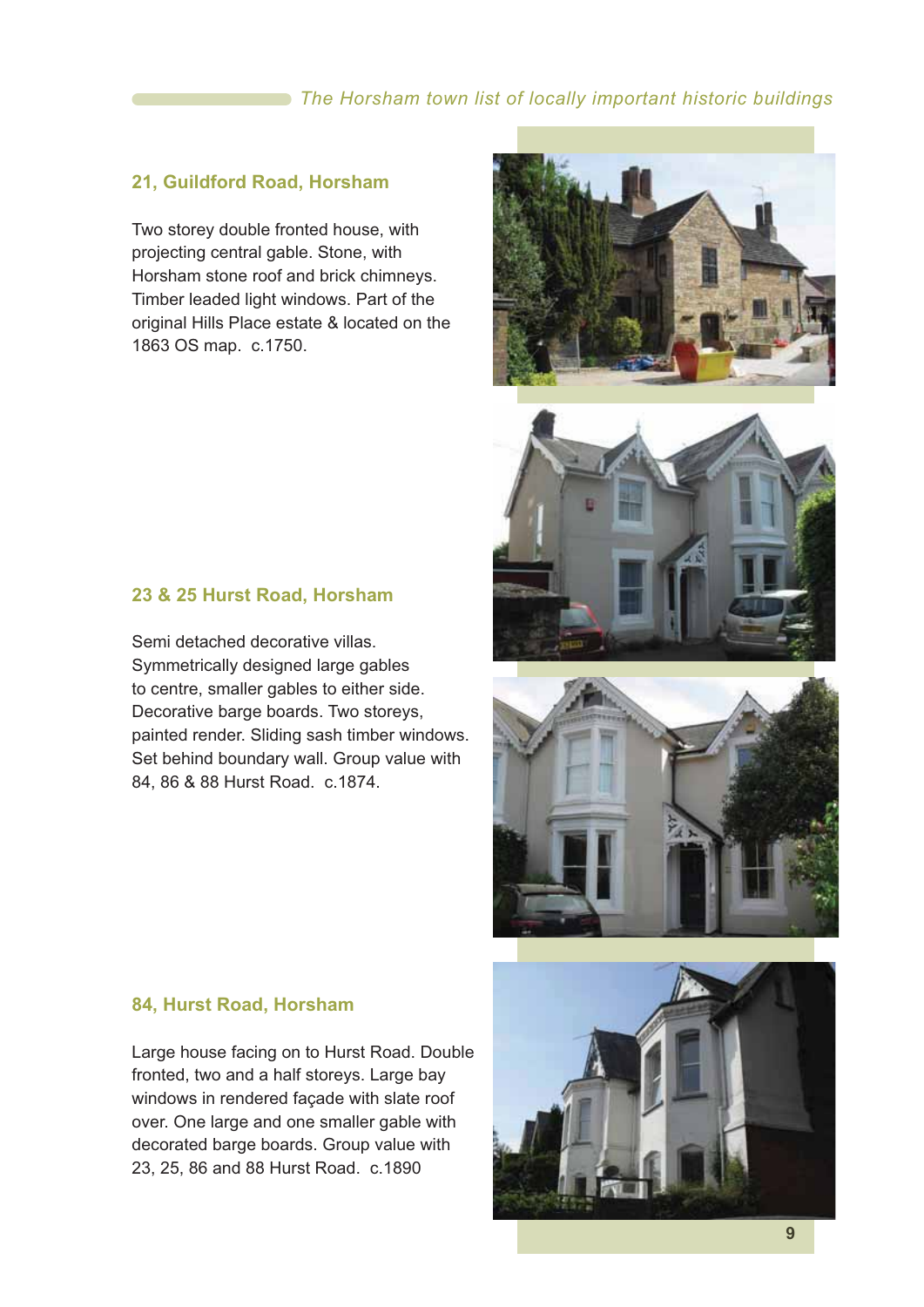

#### **86, Hurst Road, Horsham**

Large house facing on to Hurst Road. Double fronted, two and a half storeys. Brick with slate roof. Asymmetrically designed large gables with bargeboards, main bay windows surmounted by cornices. Group value with 23, 25, 84 and 88 Hurst Road c.1890



#### **88, Hurst Road, Horsham**

Two and a half storey detached formed house. Painted render with slate roof. Two identical bay windows and central porch: modern extension to east. Group value with 23, 25, 84 & 86 Hurst Road. c.1890



# **Highridge, Kerves Lane**

Designed by local architect Claude Kay as his own home. Built in local vernacular style with Horsham stone roof and local brick, rounded arched central doorway, large central chimney over off centre projecting gable. Built 1938.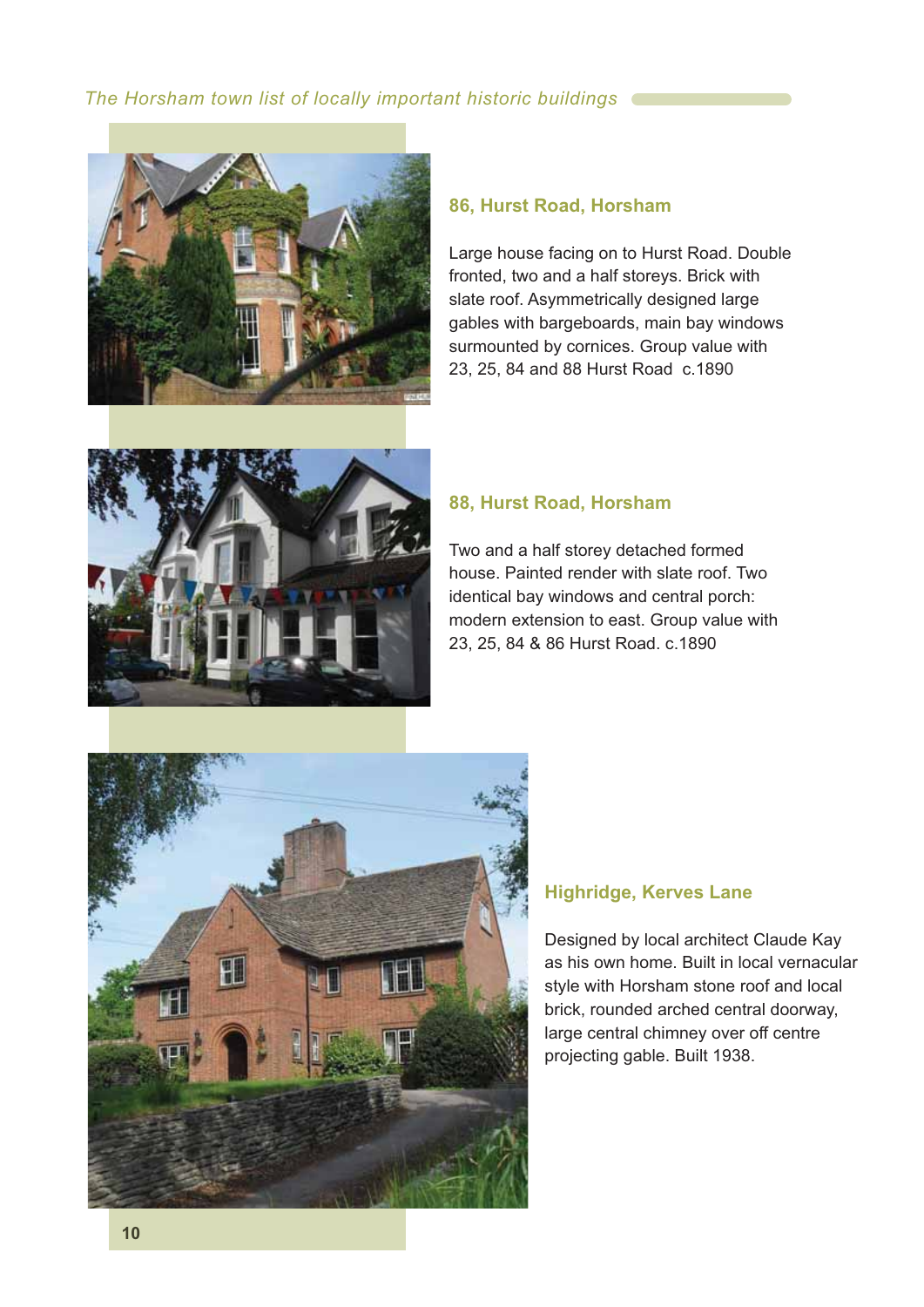#### **72 Littlehaven Lane, Horsham**

Two storey weather boarded timber framed house, with plain clay tile roof. Timber casement windows, porch. Original part c.1700

#### **Flagstones, North Heath Way, Horsham**

One and half storeys, brick with decorative tile hanging and tile roof. Three dormers to front, timber casement windows, central brick porch. Modern single storey extensions to north and south. Set in mature gardens. Flagstones is on the 1863 OS map, however the origins of the property may be older.

#### **Wimblehurst Lodge, North Heath Way, Horsham**

Original gate house for Wimblehurst House (now demolished), built in the Edwardian Tudor revival style. Two storey, brick with tile hanging at first floor. Half timber gables, projecting oriel window. Timber sliding sash windows with leaded lights. Set in mature gardens, behind a low brick wall. c.1880.

#### **Dayhurst, North Parade, Horsham**

Two storey 1930s house. Painted render facade, with pitched tiled roof. Original Crittal windows, with decorated chevron detailing. One of the towns few modern houses. Set back from road behind a mature garden, with low concrete slatted boundary wall. c.1930







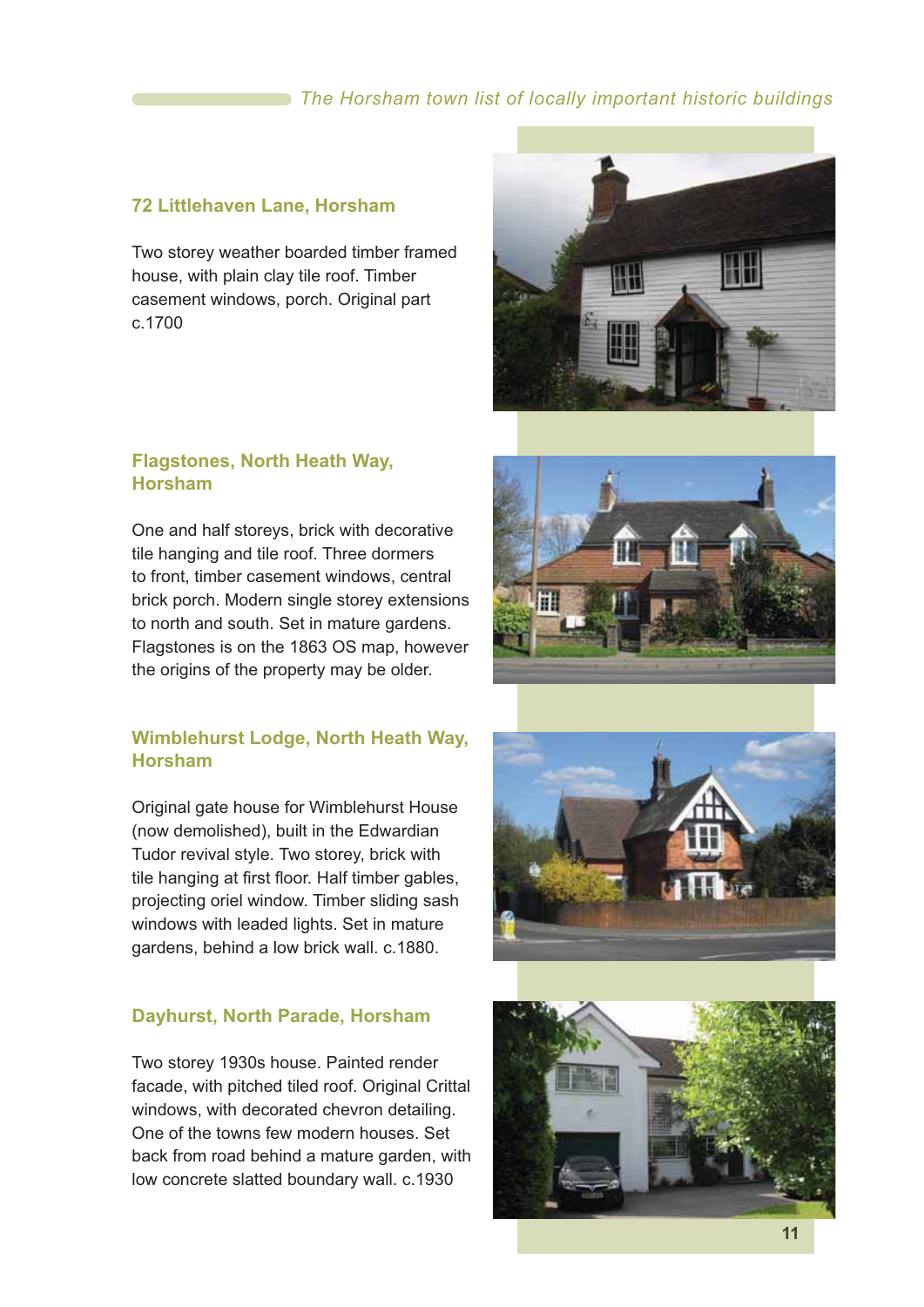

#### **35 Queen Street, Horsham**

Two storey detached shop building of brick, with tiles roof and prominent half timbered gable to street over robust cornice. Timber brackets over chamfered doorway. Simple timber shop front and brick stall riser. c.1880



#### **Queens Head Public House, 37, Queen Street, Horsham**

Large imposing pub facing Queen Street. Double fronted, 2 and a half storeys, with large chimneys, built in a loose arts and crafts style. Brick with tile roof. Replacement windows. Original decorative wrought iron pub sign. c.1912



#### **20, 22, 24 & 26 Rusper Road, Horsham**

A pair of large semi detached Victorian houses of brick and tile hanging with decorative bay windows. Moulded decorative plaster bays, with attached open timber porch. Timber sash windows and front doors. Group value with 28 Rusper Road, and 30- 34 Rusper Road. c.1896



#### **28 Rusper Road, Horsham**

Large double fronted detached Victorian house of brick with contrasting brick quoins and tile hung gables. Two storeys, with original timber sliding sash windows, half timbered porch and timber front door. Low brick boundary wall to front, set in mature gardens. Group value with 20-26 Rusper Road and 30-34 Rusper Road. c. 1896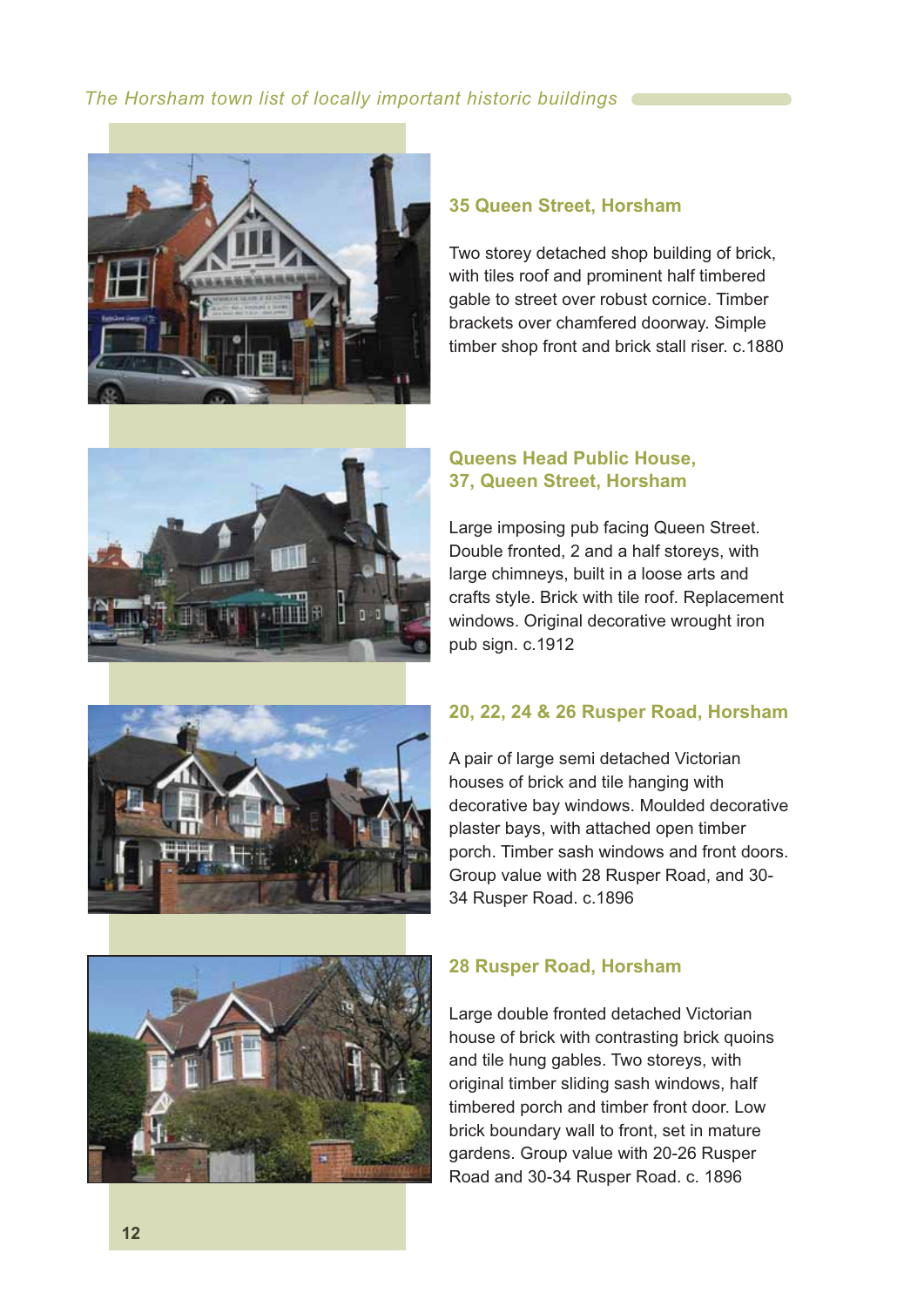#### **30, 32 & 34 Rusper Road, Horsham**

Group of 3 detached double fronted 2 storey houses set amongst large gardens, with front drives behind low brick walls. Brick with quoins and stringcourse detailing, clay tile roofs, two chimney stacks, toothed timber eaves detailing. Sliding sash windows, central door with porch and skirt roof above ground floor windows. Group value with 20-26 Rusper Road and 28 Rusper Road. c.1910



#### **The Spire, St. Marks Court, Horsham**

Church spire and base of the remaining St. Marks Church, nave demolished in c1985. Spire dates from the original church of 1841. Constructed from sandstone. The base has been re-used as florist and volunteers' centre. Important Victorian local landmark on the edge of the old town. c. 1841.

# **Tanbridge House, Tanbridge Park, Horsham**

Built by the Oliver Family in a neo-Jacobean style from red stock bricks, dressed with limestone and terracotta friezes. Originally a family house, then s girl school, before being sold to developers and converted into apartments. Inscription above the door reads "AD FOEDERA CRESCO" meaning , "I gain by treaties", the motto of the Oliver family crest which is also displayed. 3 storeys, with numerous gables and bays, large chimneys and turrets. c.1887.



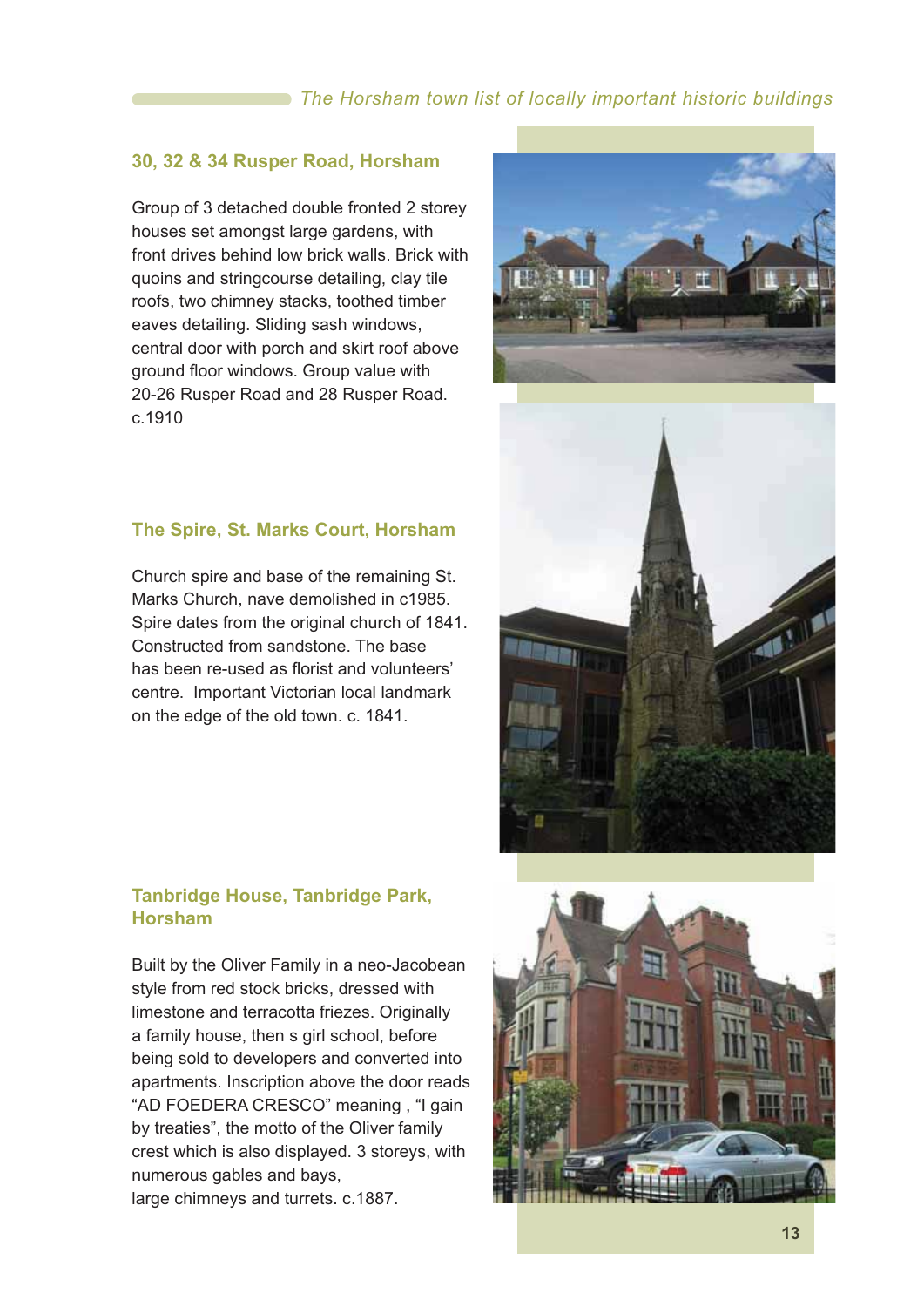

# **195 - 197, "Music Room", Tanbridge Park, Horsham**

Former garden, stables and coach houses, built as part of the Tanbridge House estate. Red brick with limestone detailing, one and half storeys, clay tiled roof. Converted c. 1995. Group value with Tanbridge House. Built c.1887.



# **98 Trafalgar Road, Horsham**

Two storey double fronted house pitched roof and end chimneys. Timber casement windows, central porch. Painted render and slate roof. C. 1900. Group value with 100 and 102 Trafalgar Road.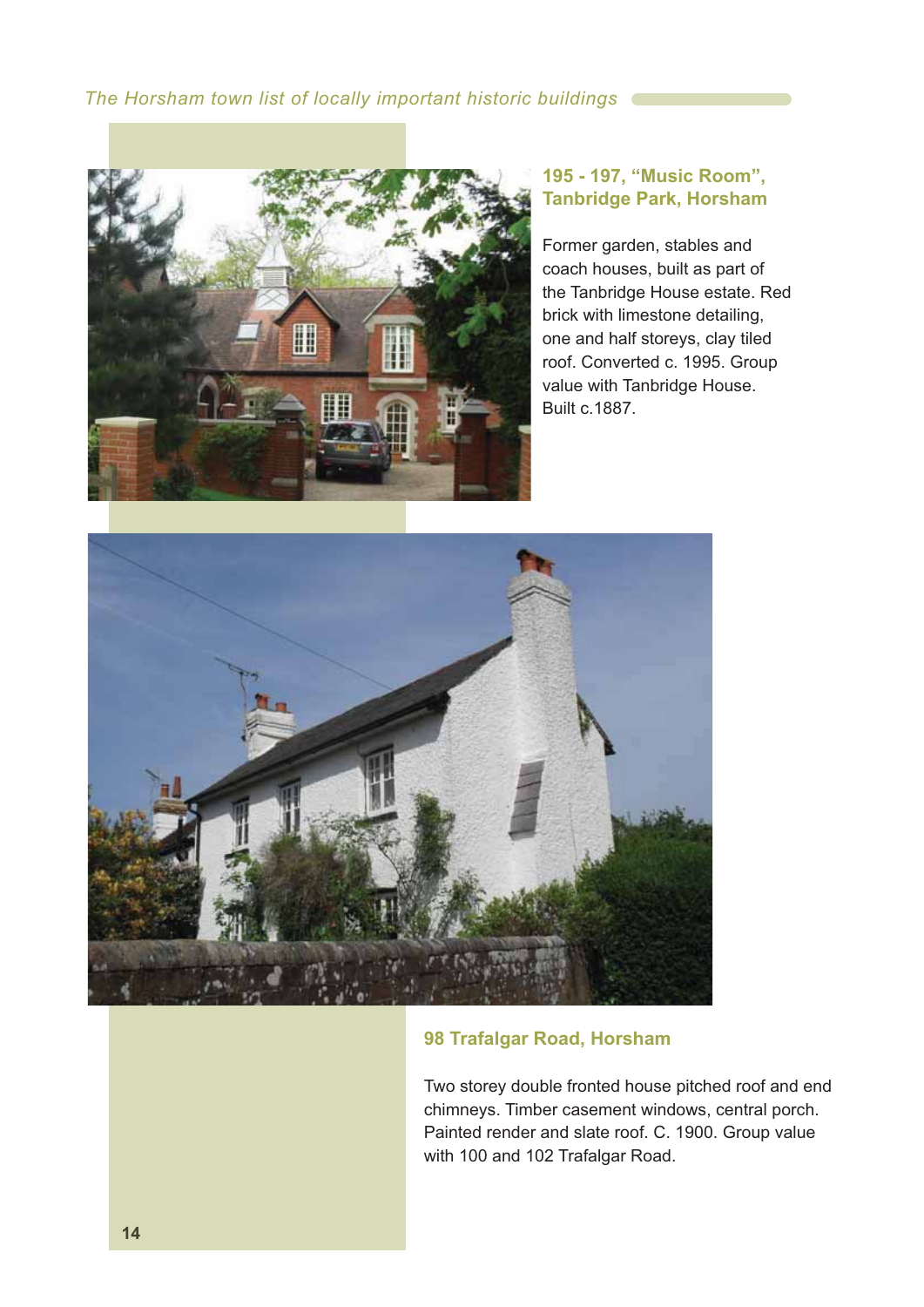#### **100 and 102 Trafalgar Road, Horsham**

Two detached houses of two storeys, with central doorways, pitched roofs and original chimneys. 100 rendered with projecting porch, 102, rendered with first floor tile hanging, C1900. Some of the only buildings from this period in west Horsham. Group Value with 98 Trafalgar Road.





#### **Novartis, Wimblehurst Road, Horsham**

The original pharmaceutical building remaining on the site facing Wimblehurst Road. Built in pale buff brick to a modern international style, typical of the interwar period. The tall central tower over the doorway forms a focal point to the long drive from the entrance. c. 1939.